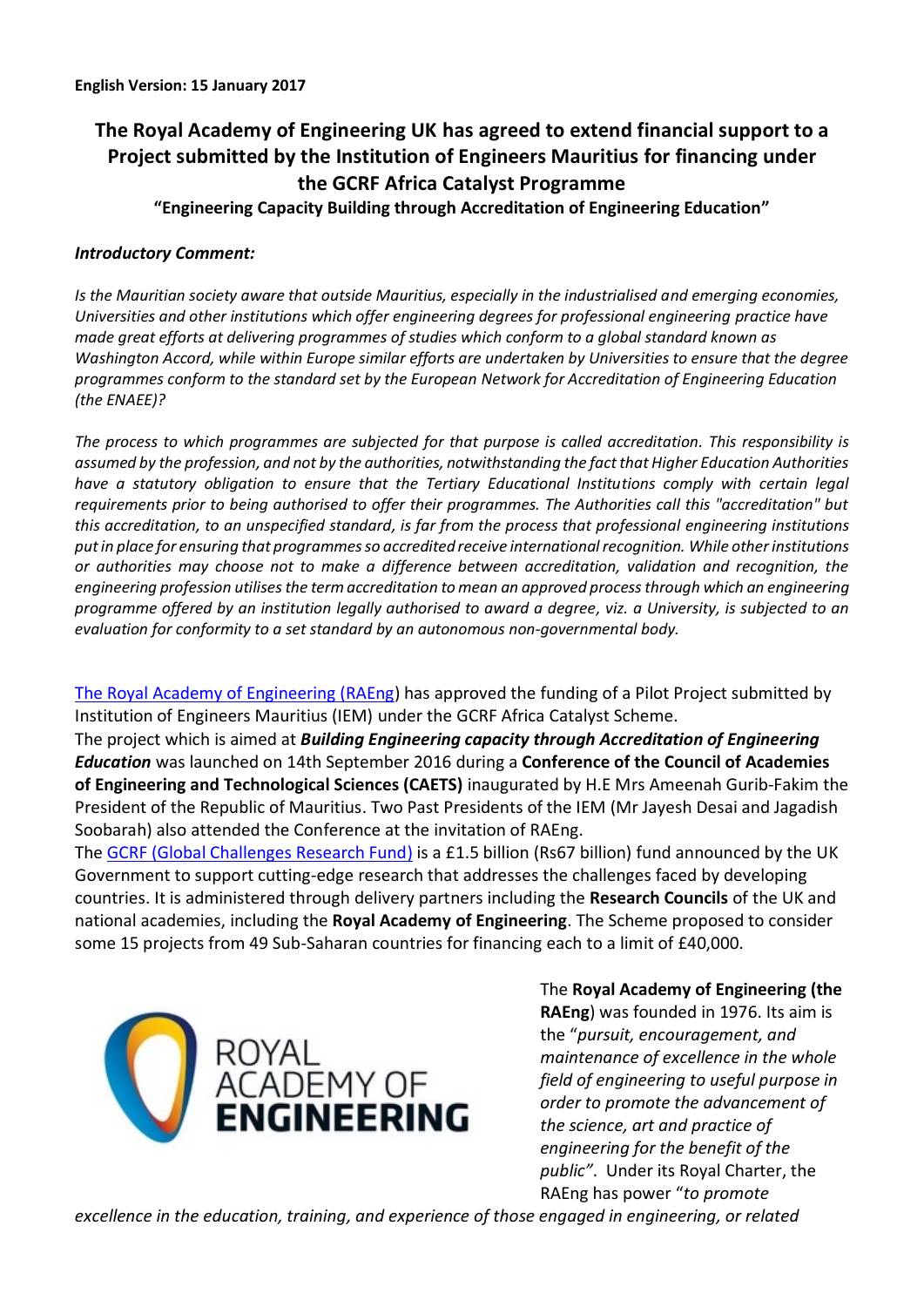*disciplines, and to stimulate excellence and encourage creativity and innovation in engineering and in research, development and design in the manufacture of engineering products and in engineering services"*.

The objective of the GCRF Africa Catalyst Scheme is to assist *Sub-Saharan Professional Engineering Institutions* towards *ensuring there is sufficient, and appropriately skilled, local engineering capacity to participate in and drive national and regional development in sub-Saharan Africa".* More specifically*,* the **GCRF Africa Catalyst Scheme** will focus on "*better connecting Professional Engineering Institutes (PEIs), Engineering Councils/Associations and other organisations working to strengthen engineering capacity, to the engineering research, policy, and business communities*".To achieve its aim the **GCRF Africa Catalyst** "*will supports organisations which take a leadership role by working to ensure appropriate accreditation, professionalism, and opportunities for engineers nationally and regionally.*"

IEM has seen this as a unique opportunity to set the foundation for accreditation of engineering

**ENGINEERS AGAINST POVERTY** 

degree programmes in Mauritius in line with international practices. The IEM Executive Council appointed a *Working Group on Engineering Accreditation* which worked overnight to submit an application before the deadline set for 9<sup>th</sup> November. Since IEM had to enlist the collaboration of a UK Partner for delivery of its project, it chose a wellknown organisation with a wide foot print in Africa: [Engineers Against Poverty](http://www.engineersagainstpoverty.org/home) (EAP) for the purpose**.** EAP will bring in the collaboration of experts with wide

experience with the Commonwealth Engineering Council and the Engineering Council UK.

IEM proposes, through this project, to create a core group of engineers as well as academics who will be knowledgeable about engineering accreditation and who can subsequently assist IEM towards setting up, operating and sustaining an eventual institutional regime for accreditation of engineering education in Mauritius. Such a capacity is necessary if IEM is to put an application for membership of the Washington Accord, which it intends to do through an autonomous Engineering Accreditation Council to be established. This project will require the full collaboration of all Professional Engineering Bodies, the Faculties of Engineering of the Universities established in Mauritius, the authorities concerned with formulation and implementation of policies and delivery of engineering programmes, intended for professional engineering practice, as well as employers and regulatory bodies.

### **Why Washington Accord.**

**First Reason**: The [Washington Accord](http://www.ieagreements.org/accords/washington/) represents an academic standard which is *globally recognised as the academic standard to be set for graduates in engineering engaging in professional engineering practice.* It was established in 1989 by the professional engineering bodies of the UK, Ireland, Canada, USA, Australia, and New Zealand in the search for a consensus on the academic standard of an engineering degree that could be acceptable for engaging in engineering practice at professional level. That need was perhaps felt given an anticipated influx of job-seekers in the aftermath of collapse of trade barriers following on the WTO and GATS (General Agreement on Trade and Services) agreements. However, that standard has been there for 25 years now, and is accepted world-wide as the standard to set for graduates in engineering.

The Washington Accord standard represents an aggregate of Knowledge and Understanding of mathematics, science, and engineering principles, and skills and abilities, including transferable skills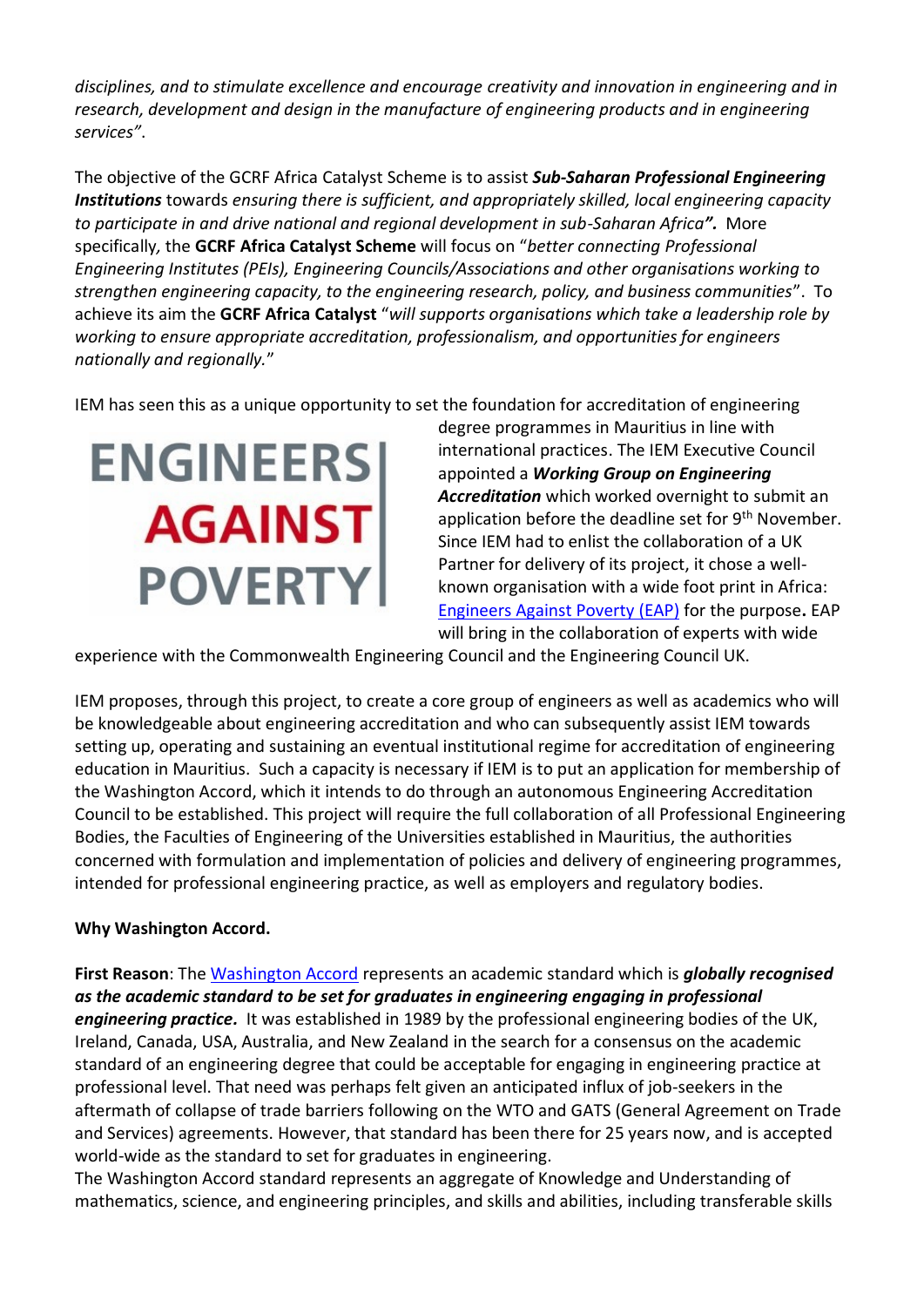that a person completing an accredited degree programme (of 4 academic year or equivalent) *must possess, and be capable of demonstrating, on graduation.* The emphasis of the standard is on *what graduates have learnt* and not *what they have been taught.* The only alternative to Washington Accord standard is that developed by the [European Network for the Accreditation of Engineering](http://www.enaee.eu/)  [Education \(ENAEE\)](http://www.enaee.eu/)**,** leading to the award of the **European Accredited Engineer (ACE) label: EUR-ACE (Master),** equivalent to **Washington Accord,** for degree programmes of the integrated **First** and **Second Cycle,** and **EUR-ACE (Bachelor)** for **First Cycle** programme. The **EUR-ACE** accreditation services are unfortunately not available to our Region.

To date, Washington Accord has been joined by 12 other Countries, the last to join was China, through the China Association of Science and Technology (CAST) earlier this year (2016), while SriLanka and India were admitted in 2014. Other full members (Signatories) are: Republic of SA, Singapore, Malaysia, Russia, Hong-Kong, China(Taipei), Japan, Korea, and Turkey.

**Second Reason**: The second and more compelling reason is that any engineering degree programme that would be accredited by any Mauritian agency admitted as a Signatory (full member) of the Washington Accord, *would be recognized by every other member of the Accord,* thus bringing *international recognition to the engineering programme so accredited*. It can be appreciated that international recognition would be at the door-step of Mauritius even if no other programmes of the same University or any other would have been accredited.

### **Why IEM**

To appreciate this point, one should know that the Washington Accord standard goes beyond the graduates' attributes. There are certain rules which govern the structure of its eventual members, and concern their own operations. The accreditation agency must:

- (a) be *autonomous* from *Government and Higher Educational Authorities*, and autonomous *in its decision-making responsibilities*.
- (b) have *authority for the accreditation process,* that is, for setting academic standard of engineering degree programmes and the accreditation criteria.
- (c) be *representative of the engineering profession and be recognized* as such, and *accreditation of engineering degree programmes should constitute its core activities*.

The above criteria, especially the requirement of "autonomy" leaves us with very few choices. Most of the Washington Accord members are either professional engineering institutions and societies or corporate bodies established by the professional bodies themselves*.* Where any Government body has been admitted, the accreditation body has had to be autonomous. Of interest is the [National Board of Accreditation \(India\)](http://www.nbaind.org/views/Home.aspx) (established 1994, under the All India Council for [Technical Education Act \(AICTE\).](http://www.aicte-india.org/aboutus.php) It applied for Provisional Membership of the Washington Accord in 2007, but had to make changes to its governance structure. It became *autonomous in January 2010* and in April 2013 the Memorandum of Association and Rules of NBA were amended to make the NBA *completely independent* of AICTE, administratively as well as financially. It achieved full membership in 2014 after 7 years as provisional Member. Even then Washington Accord recognises only the degree programmes of TIER-1 Institutions that is those which are autonomous. Government controlled Universities are excluded.

**IEM's attributes**: IEM is the ideal candidate for Washington Accord, but it must establish an Engineering Accreditation Council. It is open to all branches of engineering and has remained so since it was founded in 1948 with Raymond Berenger, the Chief Engineer of the Public Works Department as its first President. It was IEM's efforts under Roland Desmarais that brought about the Ordinance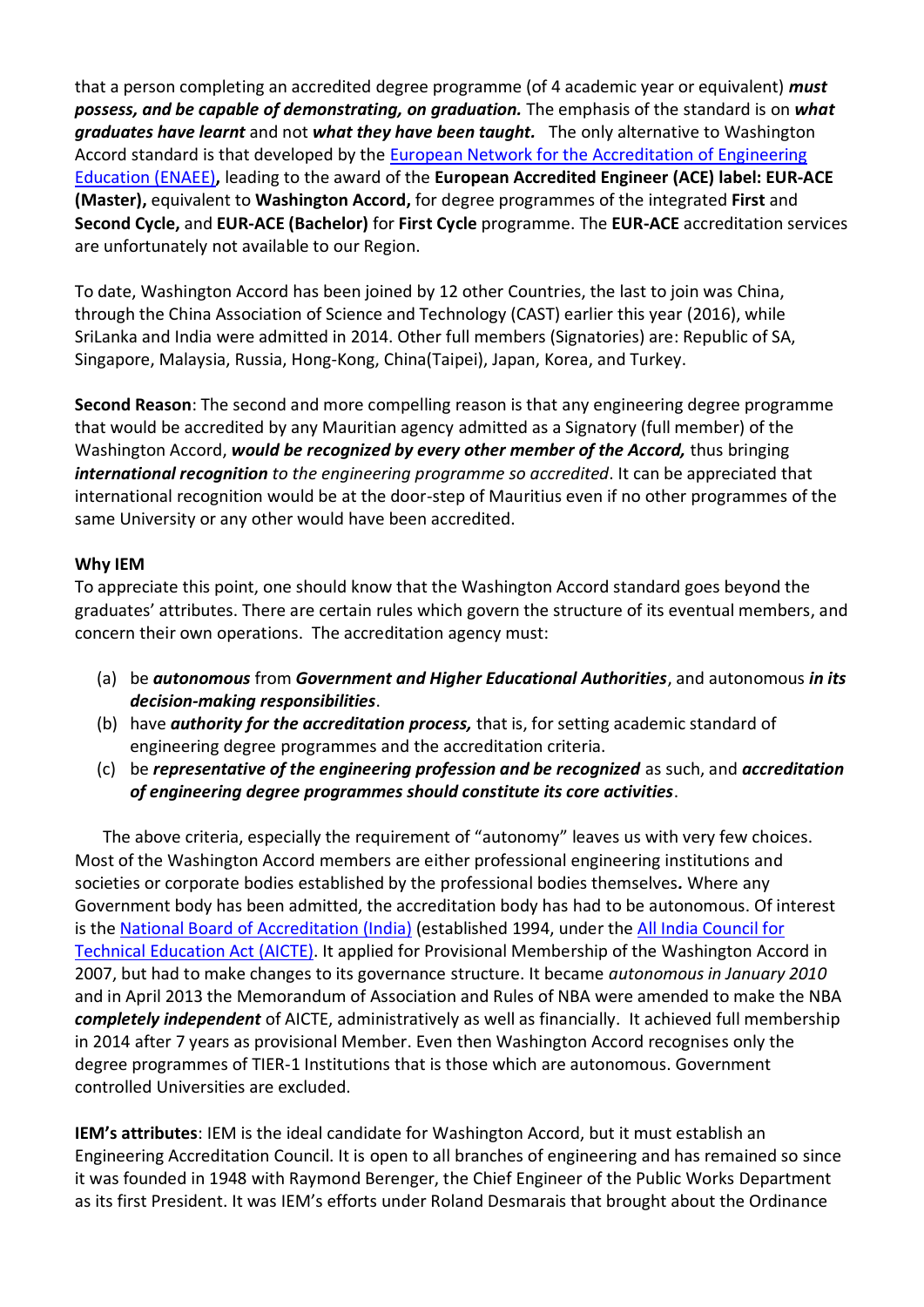49 of 1965, which subsequently became the Registered Professional Engineers Act (1967); this Act regulates the practice of engineering in Mauritius. It was also an IEM initiative, under Raj H Prayag in 1988, with the blessing of the PM Anerood Jugnauth that the engineers got their Engineers' day (13<sup>th</sup>) September), and they have ever since been celebrating Engineers day on 13<sup>th</sup> September each year. The IEM has been discharging its professional role within the Council of Registered Professional Engineers as well as at the level of several Boards, including the MSB, CEB, and the CIDB.

IEM's present initiatives must be regarded as its Plan-B to establish engineering accreditation in Mauritius. Its previous efforts had failed. IEM recalls that its representatives had contributed to developing a *Standard of Professional Engineering Competence* as well as a set of *Assessment Procedures* shortly after the UK promulgated its revised standard the UKSPEC in 2003. These were adapted from UKSPEC (2003). IEM had also contributed to developing amendments to the CRPE Act, including a draft Engineering Council Bill (in 2007) which would have replaced the current legislation. IEM has had to recognize that the draft of 2007, after successive versions became an unrecognizable document in 2016. IEM has advised that it be shelved.

### **Where does the** [Council of Registered Professional Engineers of Mauritius \(CRPE\)](http://www.crpemauritius.com/files/index.php) **fit in?**

No change is intended nor proposed. CRPE has a statutory role and responsibility to recognize and approve qualifications of applicants desiring to enter in the practice of engineering. That role it should continue to discharge. It has already in 2010 issued a press notice wherein it says it recognized qualifications accredited by Washington Accord organisations as well as those certified by the ENAEE. Therefore, any day (say in perhaps 4 to 5 years) when IEM secures signatory status of Washington Accord, any degree in engineering it accredits (to Washington Accord standard) should stand automatically recognized by CRPE. IEM believes CRPE can take steps as Singapore and Malaysia have done. Amend Section 13 of the CRPE Act to provide, in the law, for the registrable degree to be of 4year full time duration or equivalent, and to be accredited in accordance with the Standards and procedures of Washington Accord, or a body approved by the Council. It may also, if it wishes to be in line with international practices, make provision for registration of Technologists on the basis of Sydney Accord standard.

### [What about the Tertiary Education Commission \(TEC\)](http://tec.intnet.mu/)**?**

No issue foreseen, since TEC like any other authority in Mauritius should be only too glad that by IEM's initiative there is hope of international recognition coming to Mauritian engineering education. Issues, if any, can arise only from a narrow interpretation of the amendment done to TEC Act in 2005 when the definition of accreditation, which previously concerned only the establishments, was extended to programme of studies. IEM's view is that the amendment rightly empowered TEC to ensure that when licensing a tertiary educational institution, it should also apply some criteria to accredit the programmes in its own way. That is its duty and responsibility towards students, their parents and to society. Those amendments have not taken away the autonomy of the Universities to seek accreditation from any organization which can offer services to a standard of interest to them; neither do the amendments prevent any organisation from seeking membership of the Washington Accord and get "qualified" as a competent body to offer accreditation services; and again the amendments have not taken away the legal prerogative of CRPE to do what it must do to recognize any degree or other qualification in engineering.

As regards accreditation of engineering education, the Washington Accord process steps in only when an institution has passed out at least two batches of graduates, and will only accredit programmes delivered by an establishment duly licensed by Government authority, which is the TEC. Washington Accord accreditation is purely voluntary and will not be imposed. So how can there be an issue between TEC, IEM or even CRPE in matters of accreditation of engineering programmes?